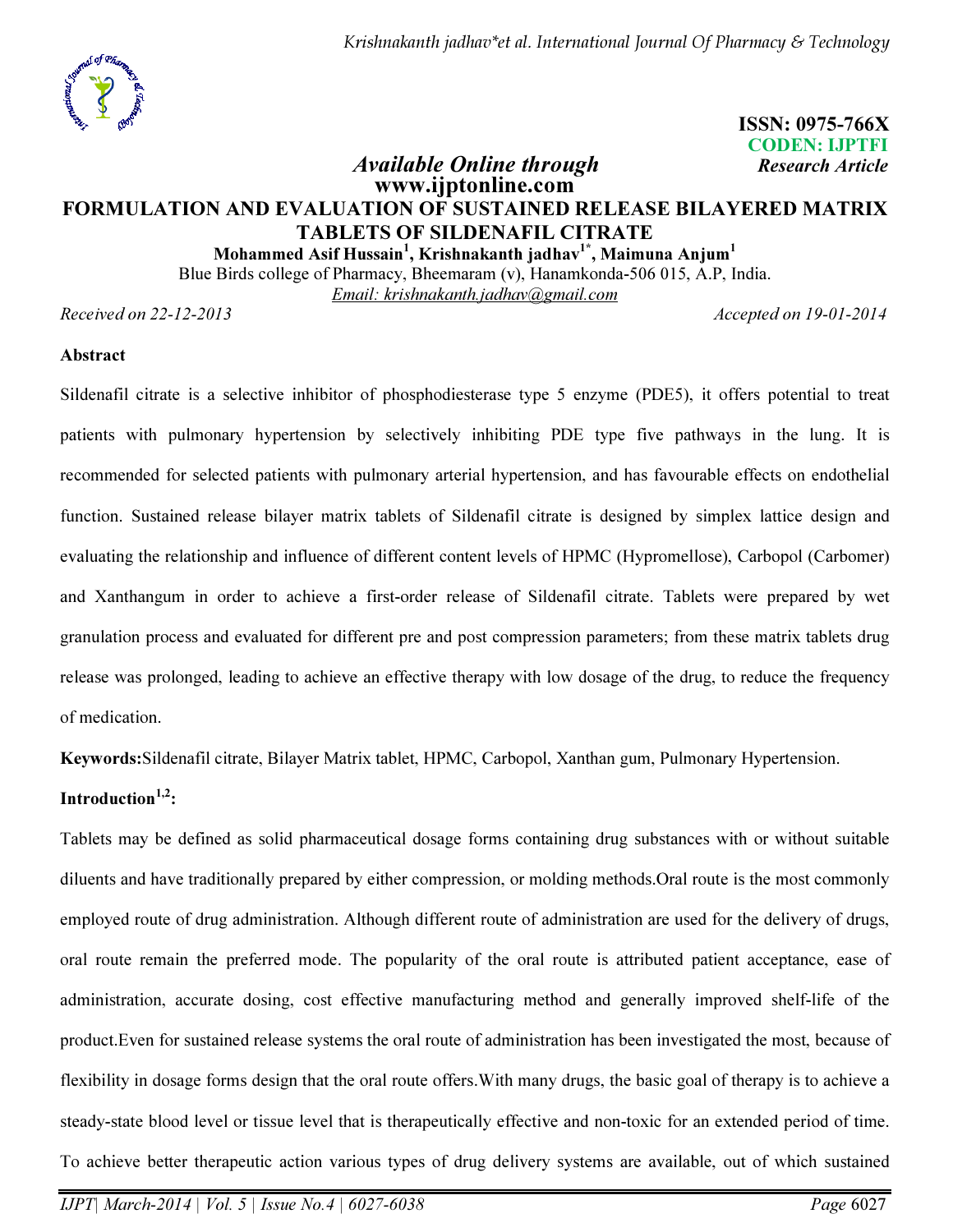Krishnakanth jadhav\*et al. International Journal Of Pharmacy & Technology release systems are gaining much importance because of to reduce the frequency of the dosing or to increase effectiveness of the drug by localization at the site of action, reducing the dose required or providing uniform drug delivery. The primary objective of sustained release drug delivery is to ensure safety and to improve efficacy of drugs as well as patient compliance.

Bi-layer tablet is suitable for sequential release of two drugs in combination, separate two incompatible substances and also for sustained release tablet in which one layer is immediate release as initial dose and second layer is maintenance dose. There is various application of the bi-layer tablet it consist of monolithic partially coated or multilayered matrices. In the case of bi-layered tablets drug release can be rendered almost unidirectional if the drug can be incorporated in the upper non-adhesive layer its delivery occurs into the whole oral cavity.

Pulmonary arterial hypertension(PAH) is defined as an elevation of the mean pulmonary arterial pressure (PAPm) above 25 mmHg at rest and/or above 30 mmHg during exercise in the setting of normal or reduced cardiac output and normal PCP.

Sildenafil citrate is a selective inhibitor of phosphodiesterase type 5 enzyme (PDE5), it offers potential to treat patients with pulmonary hypertension by selectively inhibiting PDE type five pathways in the lung. It is recommended for selected patients with pulmonary arterial hypertension, and has favourable effects on endothelial function.

Typical adverse reactions of Sildenafil citrate in adult patients include flushing, headache and dyspepsia.The use of organic nitrates is however contraindicated with Sildenafil citrateuse, as sildenafil enhances the vasodilatory effects of the nitrates, which can lead to excessive vasodilation followed by a significant decrease of blood pressure.

Sildenafil citrate is a selective inhibitor of the phosphodiesterase type 5 enzyme that is found in high concentrations in the pulmonary vascular smooth muscle. PDE5 enzymes are responsible for the hydrolysis of (cGMP) to form guanosine 5'-cyclic phosphate. cGMP is a secondary messenger of nitric oxide (NO). NO is a vasodilator and hence an increase in cGMP will lead to an increase in NO, thereby promoting vascular smooth muscle relaxation.

The main objective of present study is to develop Bilayer matrix tablets of Sildenafil citrate for the treatment of pulmonary hypertension.

To study the effect of various factors like

1) Drug polymer ratio:In the present study different grades of HPMC polymers such as K100M, K15M and K4Min various ratios are used.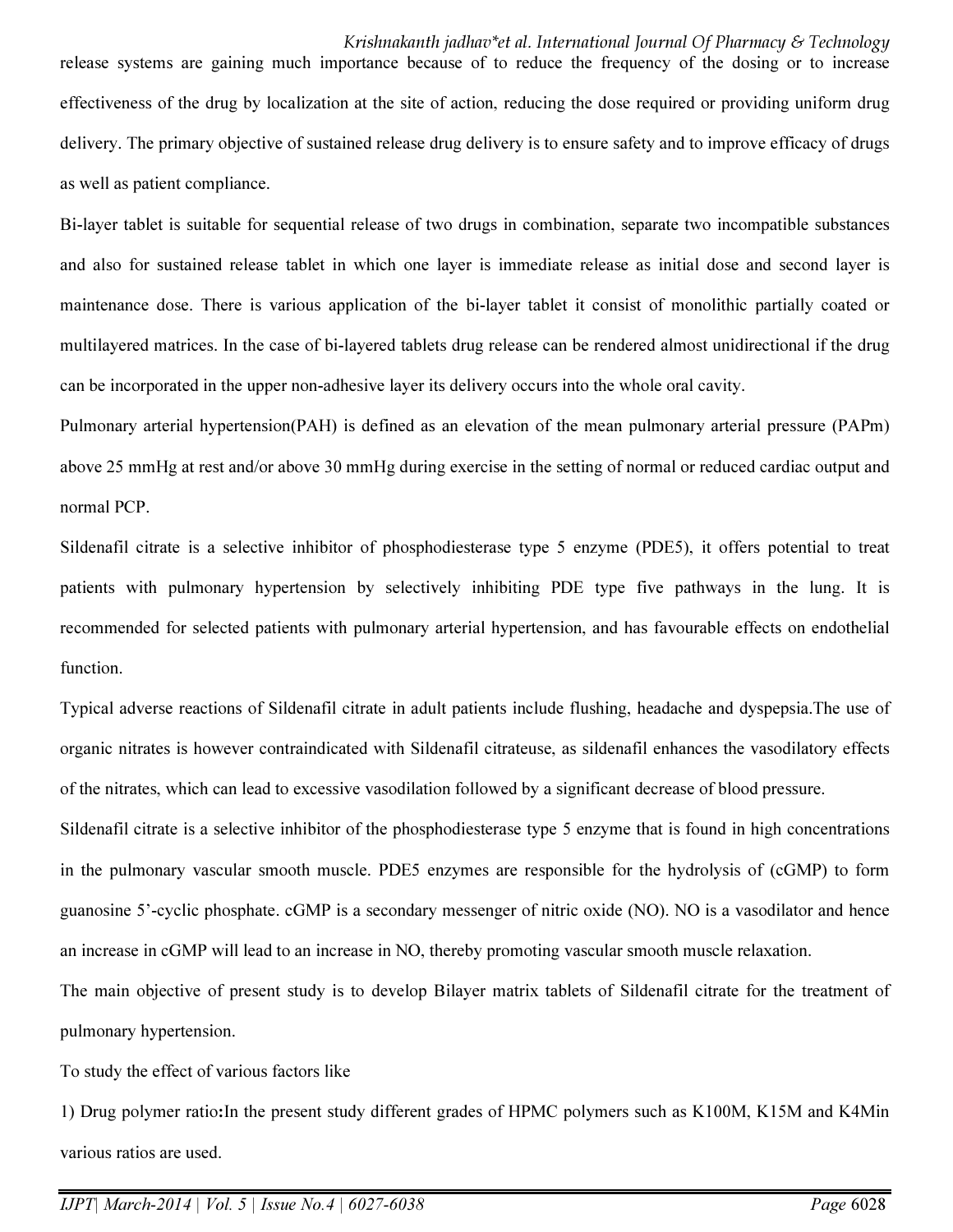Krishnakanth jadhav\*et al. International Journal Of Pharmacy & Technology 2) Effect of Combination of Polymers:In the present investigation three grades of HPMC polymers i.e, K100M, K15M and K4M are used in combination with carbopol and xanthan gum the duration of drug release rate was carefully evaluated.

#### Materials and Methods:

#### Materials:

Sildenafil citrate is a gift sample from A.P drugs control office, Hyderabad. Hydroxy propyl methyl cellulose (HPMC K100M, HPMC K15M, HPMC K4M non‐ionicpolymers) was donated by SD Fine chemicals, Mumbai, India.Carbopol 940 (anionic polymer) was purchased from Himedia laboratoriesand Xanthangum was purchased from SD Fine chemicals, Mumbai, India. Microcrystalline cellulose was purchased from Universal laboratories. All otherchemicals and reagents used from INR chemicals.

#### Formulation of Bi-Layer Tablets:

The bilayer tablets of Sildenafil citrate were prepared by the wet granulation method. The drug and polymers for both IR and SR layer were passed through a # 60 sieve before their use in the formulation.In the present study bilayer tablet was prepared manually using single station punching machine. Accurately weighed amount of SR powder mix was fed manually into die cavity. SR layer was compressed at mild compression force. After that accurately weighed IR powder mix was manually fed into the die on SR layer and compressed using 9-mm flat punches. Formulations are shown in detail in table 1 and 2.

| S.no           | <b>Ingredients</b>         | Formula(mg) |
|----------------|----------------------------|-------------|
|                |                            |             |
|                | Drug                       | 8           |
| $\overline{2}$ | Sodium starch glycolate    | 5           |
| 3              | Microcrystalline cellulose | 24          |
| 4              | Mg.stearate                | 3           |
| 5              | 1.5% PVP                   | q.s         |

Table no.1: Formulation development of Sildenafil citrate IR layer.

Total weight of immediate layer is 40 mg.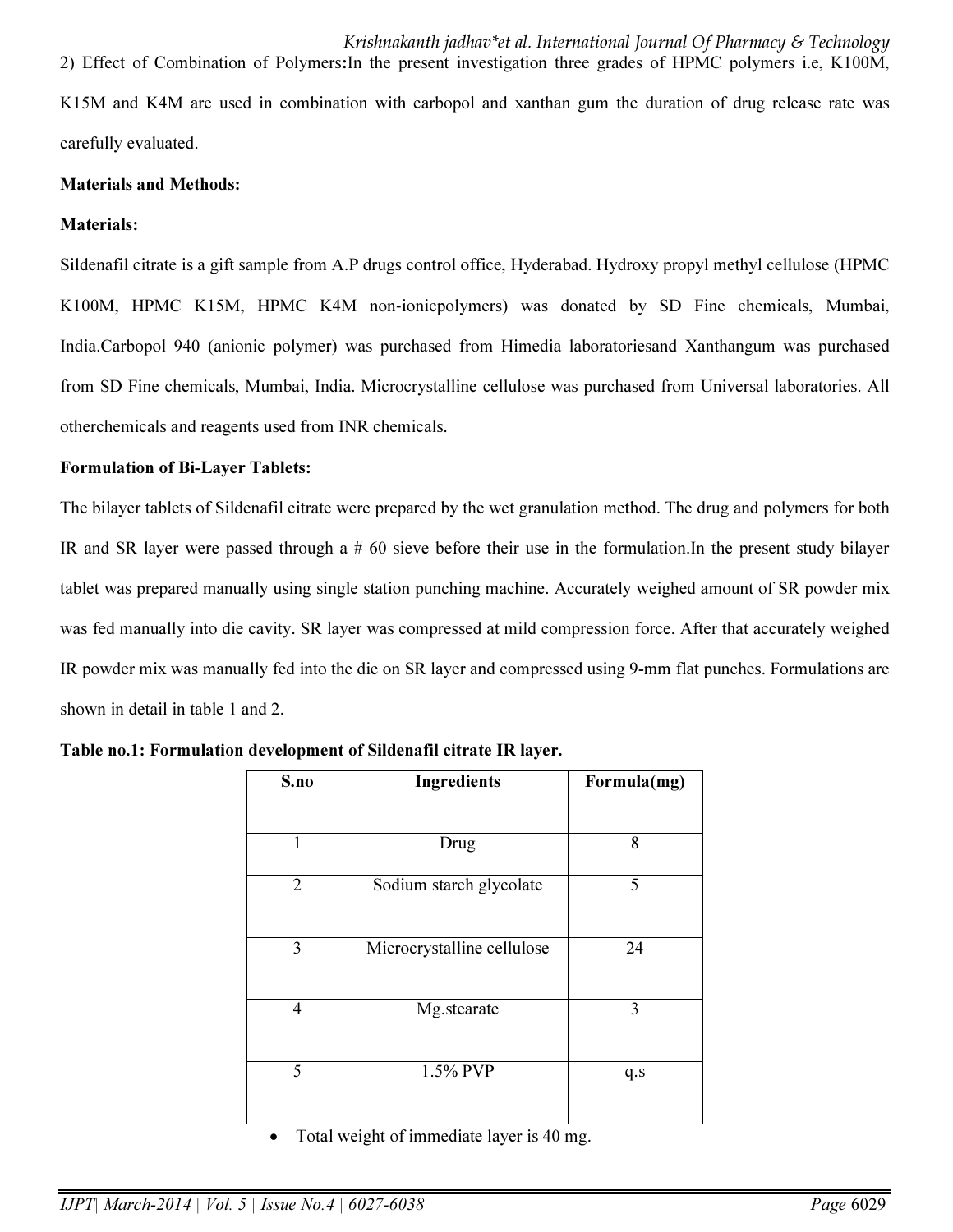#### Krishnakanth jadhav\*et al. International Journal Of Pharmacy & Technology Table no.2: Formulation development of Sildenafil citrate SR layer.

| <b>Excipients</b>  | F1             | F <sub>2</sub> | F3             | F <sub>4</sub> | F5             | F6             | F7             | F8  | F9             | F10            | F11            | F12            |
|--------------------|----------------|----------------|----------------|----------------|----------------|----------------|----------------|-----|----------------|----------------|----------------|----------------|
| (mg)               |                |                |                |                |                |                |                |     |                |                |                |                |
| Drug               | 17             | 17             | 17             | 17             | 17             | 17             | 17             | 17  | 17             | 17             | 17             | 17             |
| <b>HPMC</b>        | 15             | 25             | 12.5           | 12.5           | ---            | ---            | ---            | --- | ---            | ---            |                |                |
| <b>K100M</b>       |                |                |                |                |                |                |                |     |                |                |                |                |
| <b>HPMC K15M</b>   |                |                |                |                | 25             | 30             | 15             | 15  |                |                |                |                |
| <b>HPMC K4M</b>    | ---            |                | ---            |                | ---            | ---            | ---            | --- | 40             | 50             | 25             | 25             |
| Carbopol           | ---            | ---            | 12.5           | ---            |                | ---            | 15             | --- | ---            | ---            | 25             | ---            |
| Xanthangum         | ---            |                | ---            | 12.5           | ---            | ---            | ---            | 15  | ---            |                | ---            | 25             |
|                    |                |                |                |                |                |                |                |     |                |                |                |                |
| <b>MCC</b>         | 171            | 161            | 161            | 161            | 161            | 156            | 156            | 156 | 146            | 136            | 136            | 136            |
| Talc               | $\overline{4}$ | $\overline{4}$ | $\overline{4}$ | $\overline{4}$ | $\overline{4}$ | $\overline{4}$ | $\overline{4}$ | 4   | $\overline{4}$ | $\overline{4}$ | $\overline{4}$ | $\overline{4}$ |
| <b>Mg.stearate</b> | 3              | 3              | 3              | 3              | 3              | 3              | 3              | 3   | 3              | 3              | 3              | 3              |
| 1.5% PVP           | q.s            | q.s            | q.s            | q.s            | q.s            | q.s            | q.s            | q.s | q.s            | q.s            | q.s            | q.s            |

• Total weight of controlled release layer is 210 mg.

• Total Tablet weight in all formulation is 250 mg.

#### Evaluation of Bilayer Tablets:

All the prepared Bilayer tablets were evaluated for following parameters.

#### Determination of physicochemical parameters of tablets:-

1) Weight Variation<sup>3</sup>: Ten tablets were randomly selected from each batch and individually weighed. The average weight and standard deviation of 10 tablets were calculated. Then each batch passes the weight variation test if not more than two of the individual tablet deviate from the average weight by more than the percentage.

2) Thickness<sup>3</sup>: Ten tablets were selected randomly from each batch and thickness was measured by using verniercalipers.

3) Hardness<sup>4</sup>: Hardness was measured by using Pfizer apparatus. For each batch five tablets were tested. The force is measured in kilograms.

4) Friability<sup>5</sup>: The Roche friability test apparatus was used to determine the friability of the Tablets. Three preweighed Tablets were placed in the apparatus and was rotated at 25 rpm for 4 minutes and then the Tablets were reweighed. The percentage friability was calculated according to the following formula.

% friability was calculated as follows

% Friability =  $(W_1 - W_2) \times 100/W_1$ 

Where  $W_1$  = Initial weight of the 10 tablets.

 $W_2$  = Final weight of the10 tablets after friability.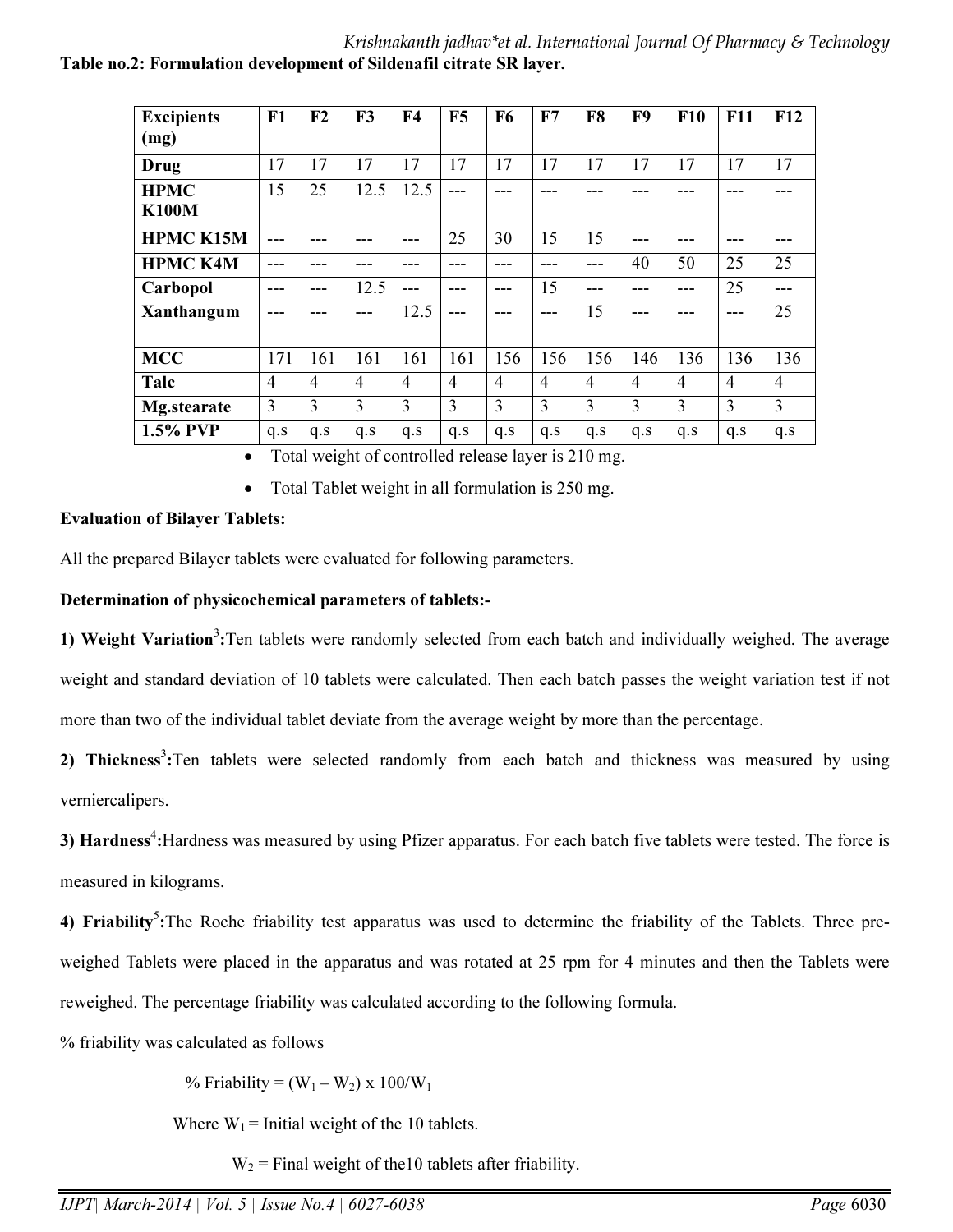Krishnakanth jadhav\*et al. International Journal Of Pharmacy & Technology Friability values below 1.0% are generally acceptable.

# 5) Drug content  $(sssay)^3$ :

Three tablets were taken and powdered. Powder equivalent to one tablet was taken and dissolved in 50 ml of pH 7.4 phosphate buffer. The mixture was allowed to stand for 1 hrwith intermittent sonication to ensure complete hydration of polymer and subsequent solubility of the drug. Then the volume was made up to 100ml.The mixture was filtered and 1ml of the filtrate was suitably diluted. The absorbance of solution was measured by using UV – Visible spectrophotometer (Elico, India) at 291nm. Each measurement was carried out in triplicate and the average drug content in the bilayer tablet was calculated.

# 6) In  $-vitro$  Dissolution studies<sup>3</sup>:

The *In-vitro* dissolution study was conducted using rotating paddle method to study the drug release from the tablet. The tablet is placed in basket. The dissolution medium consisted of 900 ml of acid buffer (pH1.2) for first two hours, phosphate buffer (pH7.4) for next ten hours. The release was performed at  $37^{\circ}\text{C} \pm 0.5^{\circ}\text{C}$ , at a rotation speed of 50 rpm. 5ml samples were withdrawn at predetermined time intervals (1 to 12hrs) and the same volume was replaced with fresh medium. The samples werefiltered through Whattman filter paper and analyzed by UV spectrophotometer at 291 nm. The percentage drug release was calculated using the calibration curve of the drug in (pH1.2) acid buffer and (pH7.4) phosphate buffer.

#### 7) Drug release kinetics and mechanism:

To analyze the mechanism of drug releasefrom the formulation, the dissolution profile of all thebatches were fitted to zero order, first order, Higuchiand Peppasmodels to ascertain the kinetic modelling of drug release.

• Zero Order<sup>6</sup>: $Q = K_0 t$ 

Where, Q is the amount of drug release at time, t and Kois the release rate constant.

• First order<sup>7</sup>: Log  $Q_t =$  Log  $Q_0 + K_1t / 2.303$ 

Where  $Q_t$  is the amount of drug released in time t,  $Q_0$  is intial amount of drug in the solution and  $K_1$  is the first order release rate constant. In this way a graphical relationship between log percent drug remaining versus time to get the first order constant from the slope.

• Peppas model<sup>8</sup>:  $Mt/M\infty = kt^n$ 

Where, Mt/M∞ is fraction of drug released at time't', k represents a constant, and n is the diffusionalexponent, which characterizes the type of releasemechanism during the dissolution process. For nonfickianrelease, the value of n falls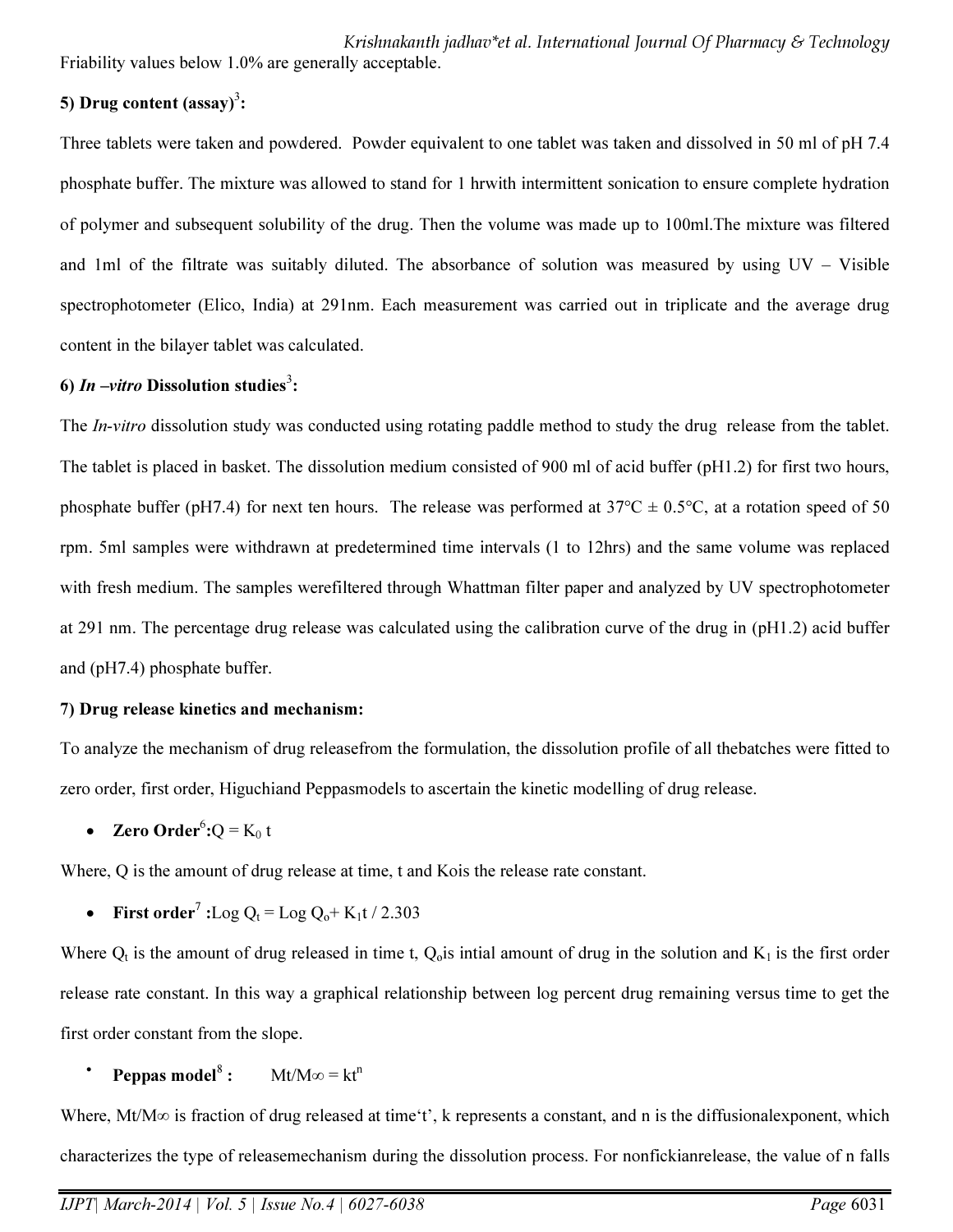Krishnakanth jadhav\*et al. International Journal Of Pharmacy & Technology between 0.5 and 1.0; while in case of fickian diffusion,  $n = 0.5$ ; for zero-order release (case II transport),  $n = 1$ ; and for super case II transport,  $n > 1$ .

• Higuichi model<sup>9</sup>: $Q = K_2 t^{1/2}$ 

Where,  $Q$  is the percentage of drug release at time t and  $K_2$  is the diffusion rate constant.

#### 8) Similarity Factor (f2) Analysis

*In vitro* release profiles of sustained release tablets were compared with the theoretical release profile which was calculated earlier. The data were analyzed by the following formula.

$$
f_2 = 50 \log \{ [1 + (1/N) \sum (R_i - T_i)^2 ]^{0.5} \times 100 \}
$$

Where N = number of time points, Ri and Ti = dissolution of reference and test products at time i. If  $f_2$  is greater than 50 it is considered that 2 products share similar drug release behaviors.

#### 9) Fourier Transform infrared (FTIR) Spectroscopic studies:

Fourier Transform Infrared spectrophotometer (FTIR) was used for infrared analysis of samples to intercept the interactions of drug with polymers and other ingredients. The powder sample along with KBr was used for FTIR studies. The samples were analyzed between the wave numbers 4000 and 400 cm<sup>2</sup>.

#### Results and Discussion:

#### Discussion:

The Pre formulation studies were performed and the results were shown in table no.3. Bulk density was found in the range of 0.32-0.47 g/cm<sup>3</sup> and the tapped density between 0.38-0.56 g/cm<sup>3</sup>. Using these two density data compressibility index was calculated. The compressibility index was found between 10.53–18.54 and the compressibility flowability correlation data indicated a fairly good flowability of the blend. Angle of repose was found to be in the range of 22.88- 29.93 indicating excellent flowability, hausner's ratio in range of 1-1.225 indicating good flow ability.

The tablets of different formulations were subjected to various evaluation tests such as weight variation, hardness, thickness, friability and drug content. In weight variation test, the pharmacopeial limit of percentage deviation for the tablets of 130-324 is ±7.5%. The average percentage deviation of all the formulations was found to be within the limits. The hardness ranged from  $5.8 \pm 0.28$  to  $7.8 \pm 0.28$  kg/cm<sup>2</sup>. The thickness of tablets ranged from  $3.39 \pm 0.06$  to  $3.66 \pm 0.04$  mm. The friability was below 1% for all the formulations, which is an indication of good mechanical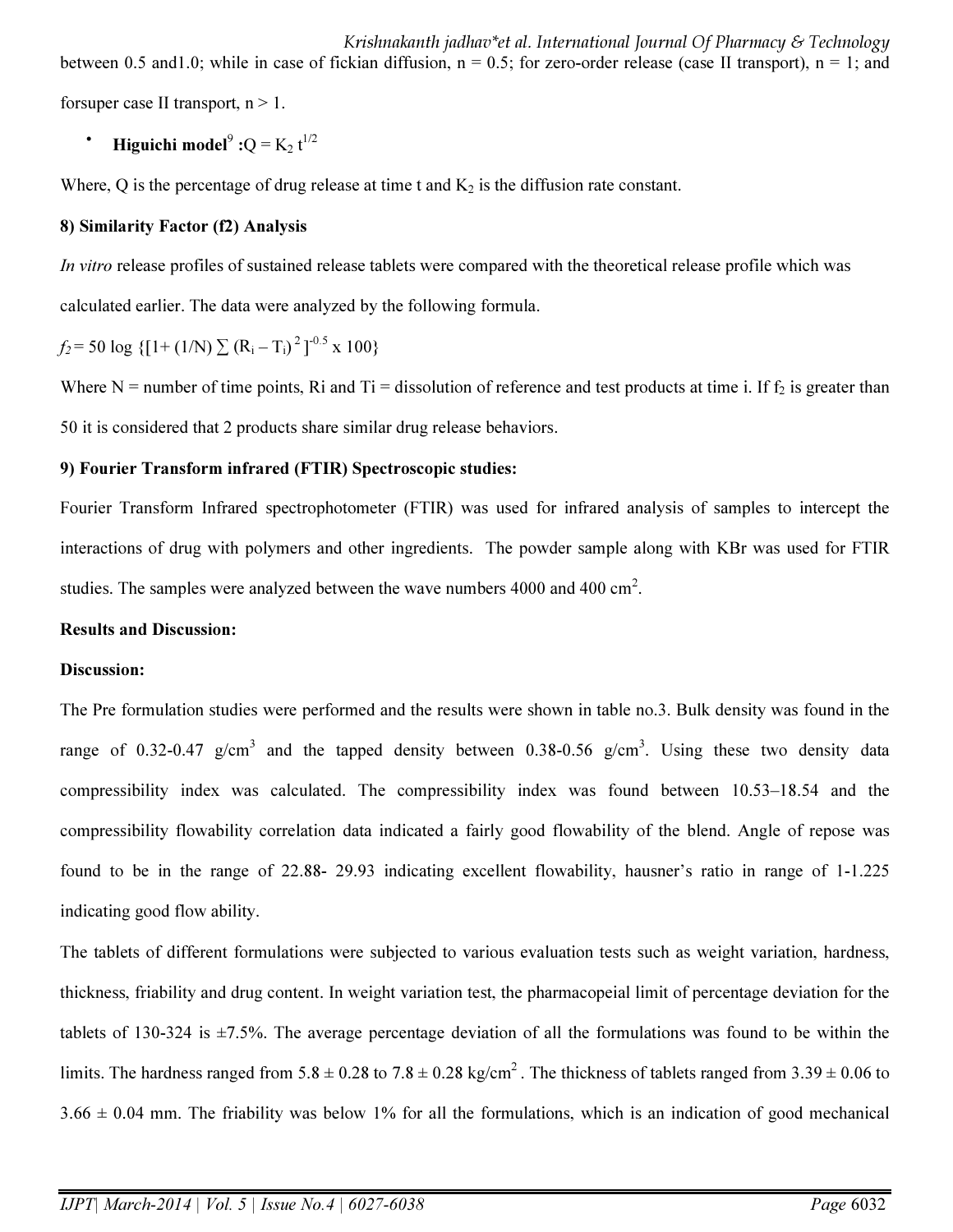resistance of the tablets. The drug content was found to be uniform in all formulations and ranged from  $95.66 \pm 0.08$ 

to  $104.8 \pm 1.17$ . The detail of Physico-chemical parameters of all the formulations is shown in table no. 4.

|                    | <b>Derived properties</b> |                               | <b>Flow properties</b> |                  |                               |  |
|--------------------|---------------------------|-------------------------------|------------------------|------------------|-------------------------------|--|
| <b>Formulation</b> | <b>Bulk density</b>       | Tapped                        | Angle of               | Carr's           | Hausner's                     |  |
| Code               | $(mean \pm SD)$           | density                       | repose                 | index            | ratio                         |  |
|                    |                           | $(\text{mean} \pm \text{SD})$ | $(\text{mean} \pm SD)$ | $(mean \pm S)$   | $(\text{mean} \pm \text{SD})$ |  |
| F1                 | $0.46 \pm 0.00$           | $0.53 \pm 0.01$               | $26.79 \pm 1.15$       | $14.16 \pm 0.03$ | $1.153 \pm 0.02$              |  |
| F2                 | $0.41 \pm 0.01$           | $0.49 \pm 0.02$               | 25.86±0.22             | $18.54 \pm 0.03$ | $1.196 \pm 0.03$              |  |
| F <sub>3</sub>     | $0.47 \pm 0.01$           | $0.52 \pm 0.01$               | $27.06 \pm 1.01$       | $10.54 \pm 0.01$ | $1.107 \pm 0.05$              |  |
| F <sub>4</sub>     | $0.47 \pm 0.01$           | $0.56 \pm 0.01$               | $22.88 \pm 1.08$       | $10.53 \pm 0.01$ | $1.192 \pm 0.02$              |  |
| F <sub>5</sub>     | $0.45 \pm 0.00$           | $0.48 \pm 0.03$               | $26.37 \pm 1.17$       | $14.85 \pm 0.04$ | $1.067 \pm 0.03$              |  |
| F <sub>6</sub>     | $0.38 \pm 0.03$           | $0.38 \pm 0.00$               | $27.50 \pm 0.99$       | $16.13 \pm 0.05$ | $1.000 \pm 0.04$              |  |
| F7                 | $0.32 \pm 0.02$           | $0.38 \pm 0.02$               | $28.21 \pm 0.29$       | $13.54 \pm 1.19$ | $1.187 \pm 0.02$              |  |
| F <sub>8</sub>     | $0.45 \pm 0.01$           | $0.56 \pm 0.01$               | 24.87±0.40             | $11.69 \pm 3.61$ | $1.125 \pm 0.05$              |  |
| F <sub>9</sub>     | $0.41 \pm 0.01$           | $0.45 \pm 0.00$               | $25.17 \pm 0.34$       | $10.87 \pm 2.84$ | $1.110 \pm 0.04$              |  |
| F10                | $0.44 \pm 0.00$           | $0.52 \pm 0.03$               | $26.78 \pm 0.63$       | $14.21 \pm 1.11$ | $1.182 \pm 0.01$              |  |
| F11                | $0.40 \pm 0.02$           | $0.49 \pm 0.01$               | 29.93±0.46             | $13.47 \pm 2.48$ | $1.225 \pm 0.03$              |  |
| F12                | $0.46 \pm 0.02$           | $0.53 \pm 0.01$               | $28.21 \pm 0.27$       | $14.23 \pm 3.22$ | $1.152 \pm 0.02$              |  |

A) Evaluation of pre-compression parameters of Tablets: Table no.3: Results for Derived and Flow properties

B) Characterization of physicochemical parameters of Tablets:

Table no.4: Evaluation of physical parameters of the Tablets

| <b>Formulation</b><br>Code | Weight<br>Variation(mg) | <b>Hardness</b><br>(Kg/cm <sup>2</sup> ) | <b>Thickness</b><br>$(\mathbf{mm})$ | Fraibility<br>(%) | Drug<br>content( $\%$ ) |
|----------------------------|-------------------------|------------------------------------------|-------------------------------------|-------------------|-------------------------|
| F1                         | $246.8 \pm 4.13$        | $5.8 \pm 0.28$                           | $3.49 \pm 0.05$                     | $0.79 \pm 0.04$   | $100\pm2.5$             |
| F2                         | $251.7 \pm 7.0$         | $6.1 \pm 0.28$                           | $3.48 \pm 0.04$                     | $0.66 \pm 0.03$   | $97.4 \pm 0.5$          |
| F <sub>3</sub>             | $249.3 \pm 5.31$        | $5.8 \pm 0.28$                           | $3.51 \pm 0.06$                     | $1.00 \pm 0.00$   | $104.8 \pm 1.17$        |
| F4                         | $250.9 \pm 2.51$        | $6.1 \pm 0.28$                           | $3.59 \pm 0.03$                     | $0.26 \pm 0.03$   | $104 \pm 0.2$           |
| F <sub>5</sub>             | $249.3 \pm 3.65$        | $6.8 \pm 0.28$                           | $3.42\pm0.04$                       | $0.40 \pm 0.05$   | $95.66 \pm 0.08$        |
| F <sub>6</sub>             | $249.2\pm4.56$          | $7.0 \pm 0.00$                           | $3.60 \pm 0.03$                     | $0.53 \pm 0.03$   | $99.14 \pm 1.02$        |
| F7                         | $248.2 \pm 6.23$        | $6.5 \pm 0.50$                           | $3.39 \pm 0.06$                     | $0.94 \pm 0.01$   | $100.88 \pm 2.51$       |
| F8                         | $247\pm4.71$            | $6.8 \pm 0.28$                           | $3.51 \pm 0.02$                     | $0.26 \pm 0.02$   | $100\pm2.00$            |
| F <sub>9</sub>             | $247.7 \pm 4.29$        | $7.8 \pm 0.28$                           | $3.53 \pm 0.05$                     | $0.60 \pm 0.04$   | $103.4 \pm 3.32$        |
| F10                        | $247.9 \pm 2.80$        | $7.5 \pm 0.61$                           | $3.64\pm0.04$                       | $0.66 \pm 0.03$   | $101.7\pm0.01$          |
| F11                        | $248.1 \pm 2.46$        | $7.5 \pm 0.86$                           | $3.66 \pm 0.04$                     | $0.40 \pm 0.05$   | $104.36 \pm 1.0$        |
| F12                        | $247.7 \pm 5.2$         | $7.6 \pm 0.28$                           | $3.64 \pm 0.05$                     | $0.91 \pm 0.06$   | $98.27 \pm 0.04$        |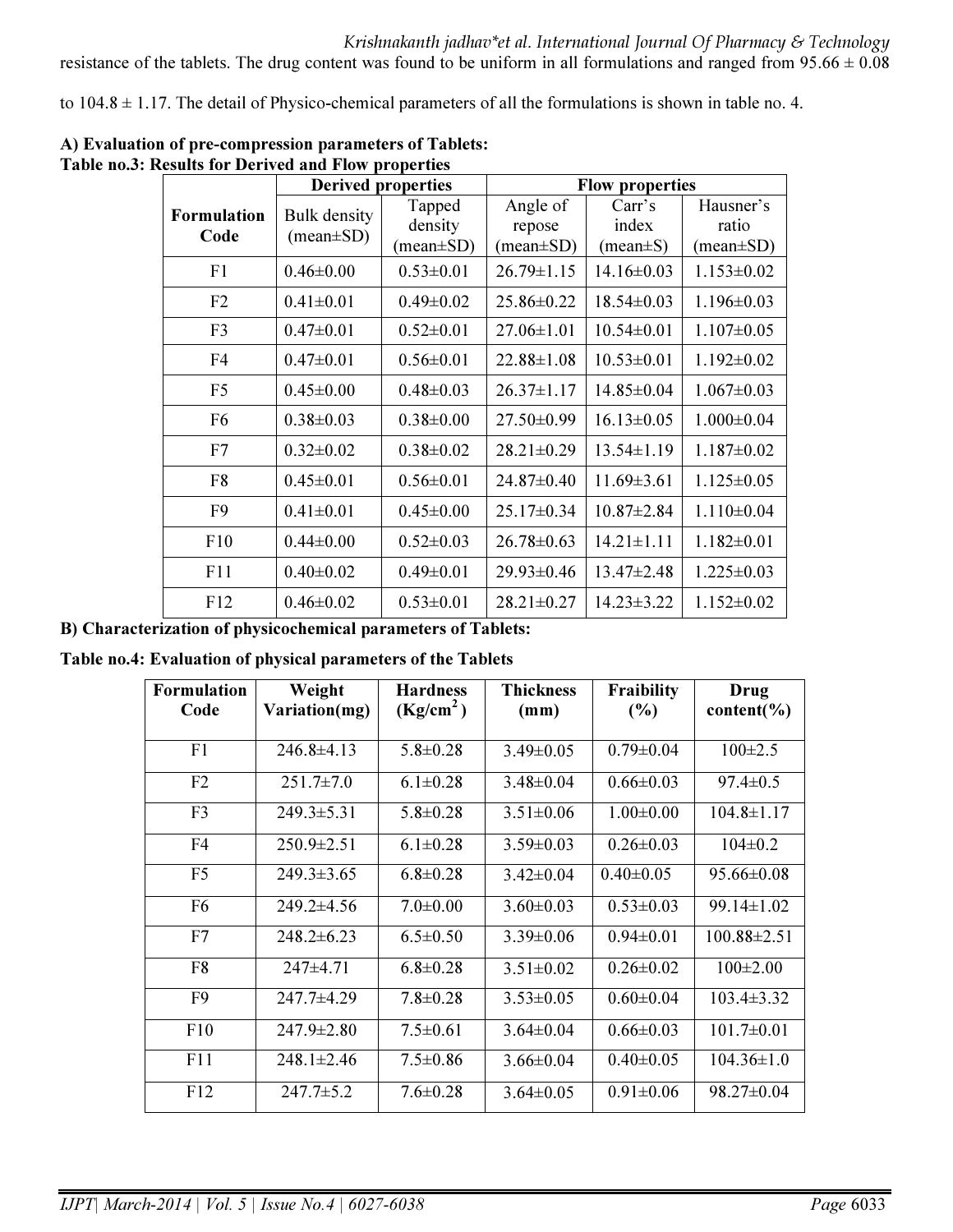#### In-Vitro Drug Release Studies:

Bilayered sustained release matrix tablets of Sildenafil citrate of all formulations were subjected to*In vitro*drug release studies in pH 1.2 for first two hours and pH 7.4 for next 10 hours. The cumulative percent of drug released at different time intervals are given in Figure 1& 2. IR layer of all the formulations showed the burst release of Sildenafil citrate within 10 minutes. Presence of superdisintegrant (sodium starch glycolate) in Immediate Release layer showed faster disintegration of the layer. This can be attributed to the extent of water uptake and consequently the strong swelling power of this disintegrant causing sufficient hydrodynamic pressure to induce complete disintegration.



#### D) In vitro drug release studies:

Fig no.1: Dissolution profile for matrix tablets of formulations F1, F2, F5, F6, F9, F10



#### Fig no.2: Dissolution profile for matrix tablets of formulations F3, F4, F7, F8, F11, F12.

All the formulations of Sildenafil citrate showed the drug release upto 12hrs in controlled manner without changing their physical integrity in dissolution medium. The release of the drug at 12 hr varied from  $93.2\pm0.17$  to  $104\pm0.22$  % indicating that the overall drug release from the dosage form depends upon the composition of tablet matrix which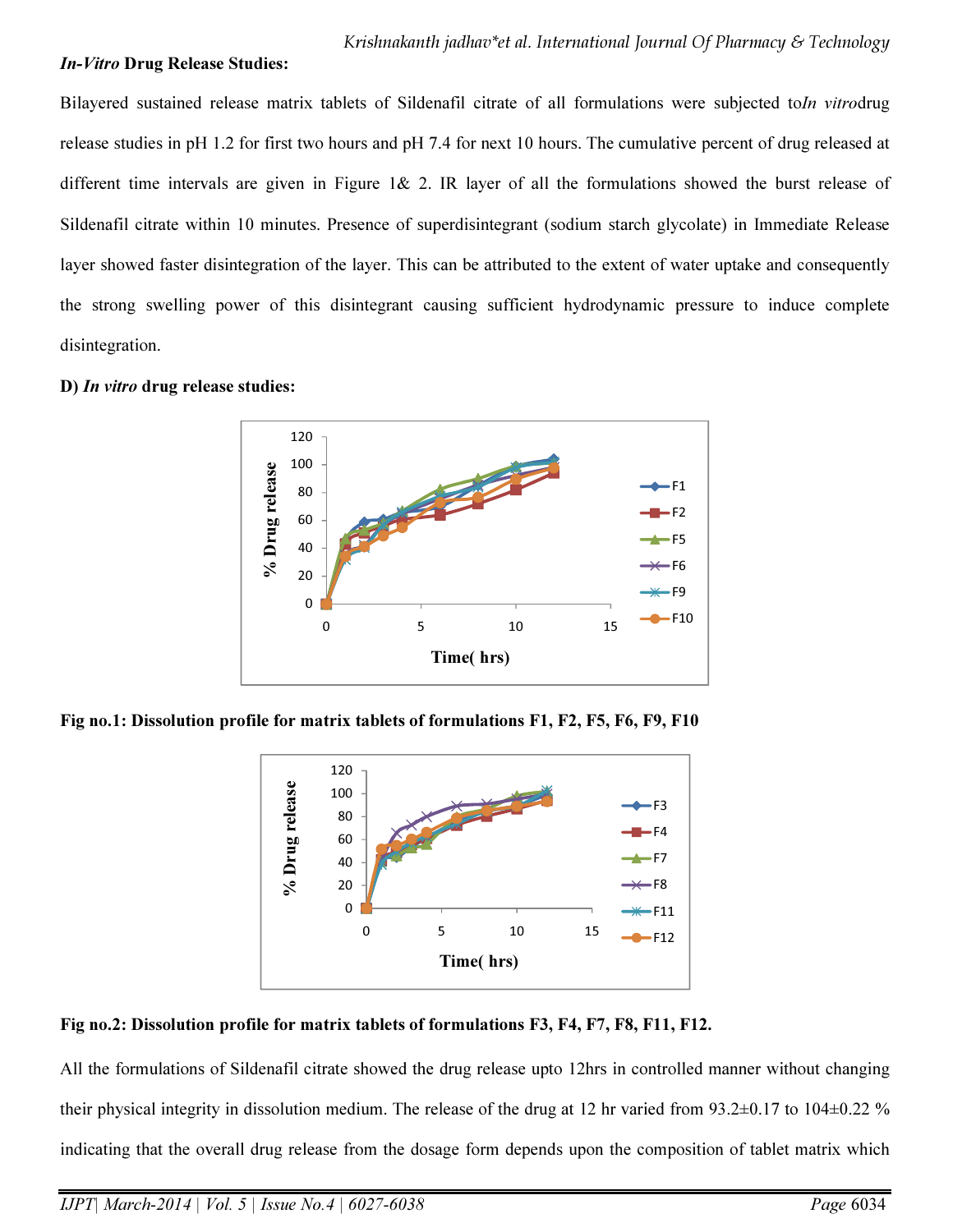Krishnakanth jadhav\*et al. International Journal Of Pharmacy & Technology varies from one formula to another. The cumulative percentage drug release of the optimized formulation F10 was found to be 97.60 at the end of 12 hrs.

The data obtained from *invitro* dissolution studies were fitted to Zero order, first order, Higuchi and Korsmeyerpeppas equation and the results are shown in Table 6. The first order plots of F1 to F12 were found to be fairly linear as indicated by their high regression values when compared with zero order plots, so all the formulations followed first order kinetics.

All the formulations (F1 to F12) showed good correlation in Higuchi Kinetics, clearly indicating that the drug release mechanism was predominantly diffusion controlled. To confirm the exact mechanism of drug release from these tablets, the data were fitted to Korsmeyer equation. The slope values suggested that the release of Sildenafil citrate from formulations F1 to F12 followed fickian diffusion  $(n<0.45)$ .

To compare the dissolution profile of each formulation with the theoretical release profile, the similarity factor (f2) values of the formulations (F1 to F12) were calculated. The f2 value of the formulations F2, F3, F4, F6, F7, F9, F10 and F11 was higher than 50 indicating that the drug release profile was similar to the theoretical release profile. Among them F10 formulation is the most optimized formulation based on its highest f2 value.All f2 value results are shown in table no. 5.

FTIR peaks obtained in the spectrum of formulation correlated with the peak of drug spectrum and there were no significant extra peaks, as shown in fig. no. 3 and 4.

C) Drug Release kinetics and Similarity factor (f2) Analysis Results:

| <b>Formulations</b> | Zero order     |       | <b>First order</b> |       | <b>Peppas</b> |        | Higuchi | <b>Similarity</b><br>factor $(f2)$ |  |
|---------------------|----------------|-------|--------------------|-------|---------------|--------|---------|------------------------------------|--|
|                     | $\mathbf{R}^2$ | $K_0$ | $\mathbf{R}^2$     | $K_1$ | $R^2$         | N      | $R^2$   |                                    |  |
| F1                  | 0.7815         | 7.448 | 0.8008             | 0.337 | 0.9381        | 0.3032 | 0.9457  | 44.34                              |  |
| F2                  | 0.7848         | 5.698 | 0.8846             | 0.180 | 0.9507        | 0.2896 | 0.9424  | 53.55                              |  |
| F <sub>3</sub>      | 0.8568         | 6.795 | 0.8669             | 0.308 | 0.9687        | 0.3819 | 0.9844  | 53.98                              |  |
| F <sub>4</sub>      | 0.8142         | 6.172 | 0.9686             | 0.202 | 0.9873        | 0.3328 | 0.9719  | 53.51                              |  |
| F <sub>5</sub>      | 0.8230         | 8.057 | 0.8894             | 0.380 | 0.9609        | 0.3413 | 0.9738  | 42.61                              |  |
| F <sub>6</sub>      | 0.8599         | 7.007 | 0.9534             | 0.287 | 0.9876        | 0.4349 | 0.9899  | 52.3                               |  |
| F7                  | 0.8806         | 8.313 | 0.8936             | 0.334 | 0.9335        | 0.4003 | 0.9796  | 50.73                              |  |

Table no.5: Kinetic data of Formulations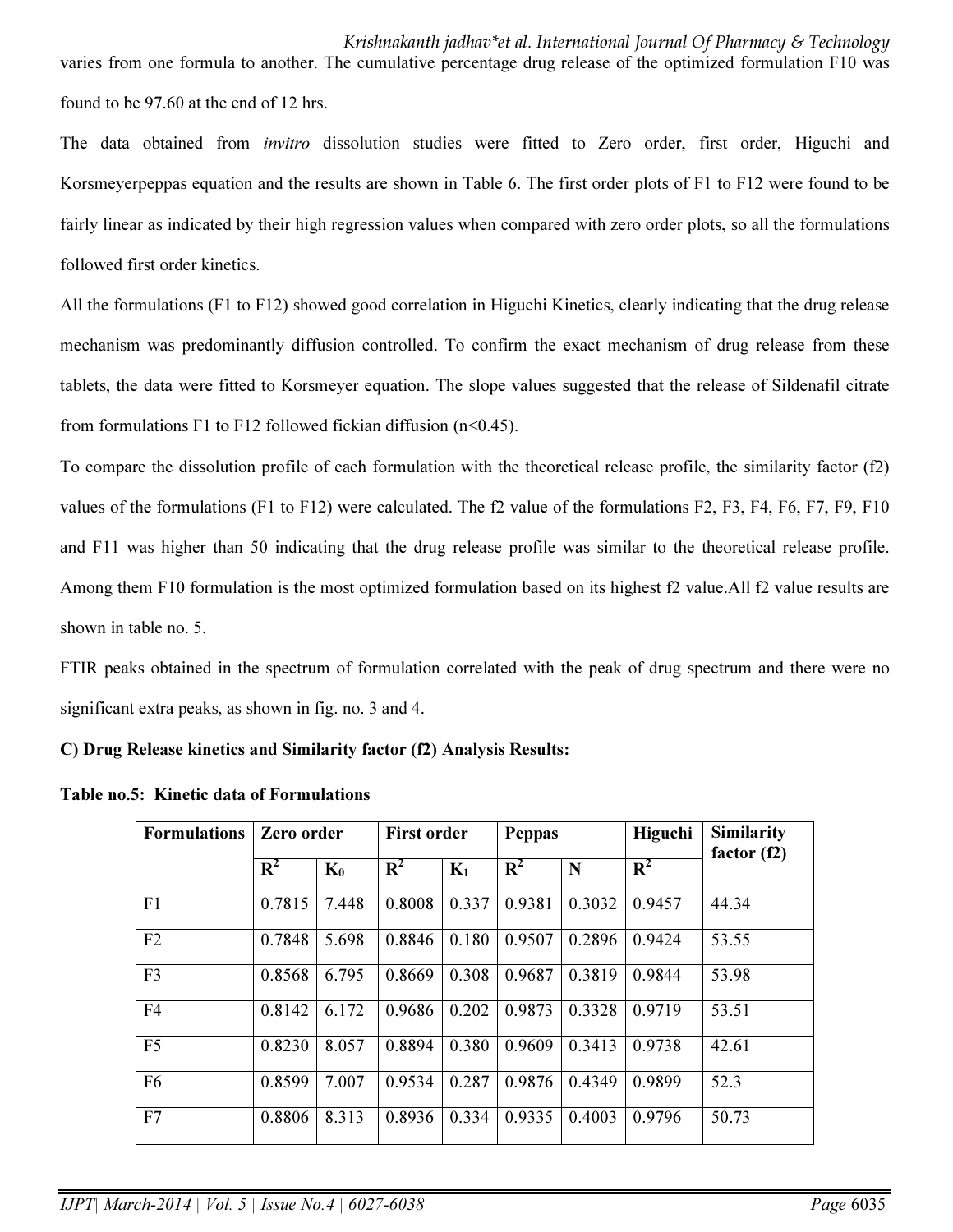|     |                     |       |                                                                   |                                             |  | TVD CONTROLLED TRAINING COME. THE CHARGOINE TOWER THE CHARGING $\cup$ T |
|-----|---------------------|-------|-------------------------------------------------------------------|---------------------------------------------|--|-------------------------------------------------------------------------|
| F8  | $0.6793 \mid 6.323$ |       | $\vert 0.9091 \vert 0.370 \vert 0.9142 \vert 0.3234 \vert 0.9054$ |                                             |  | 34.19                                                                   |
| F9  | 0.8877              | 8.539 |                                                                   | $0.8934$   0.324   0.9849   0.4928   0.9931 |  | 50.51                                                                   |
| F10 | 0.8991              | 6.931 |                                                                   | $0.9072$   0.262   0.9827   0.4386   0.9930 |  | 67.73                                                                   |
| F11 | 0.8205              | 7.445 |                                                                   | $0.9836$   0.208   0.9982   0.3723   0.9815 |  | 51.78                                                                   |
| F12 | $0.7272$ 5.832      |       | $\vert 0.9715 \vert 0.199 \vert 0.9600 \vert 0.2639 \vert 0.9260$ |                                             |  | 43.15                                                                   |

Krishnakanth jadhav\*et al. International Journal Of Pharmacy & Technology

#### E) Fourier Transform Infrared (FTIR) spectroscopic studies:



Fig no.3 FTIR of Pure drug.



Fig no.4 FTIR of Optimized formulation.

## Conclusion

Bilayered sustained Release matrix system is one of the important method of providing sustained drug delivery in a predetermined manner. Among all the formulations, the formulation F10 prepared with Hydroxy Propyl Methyl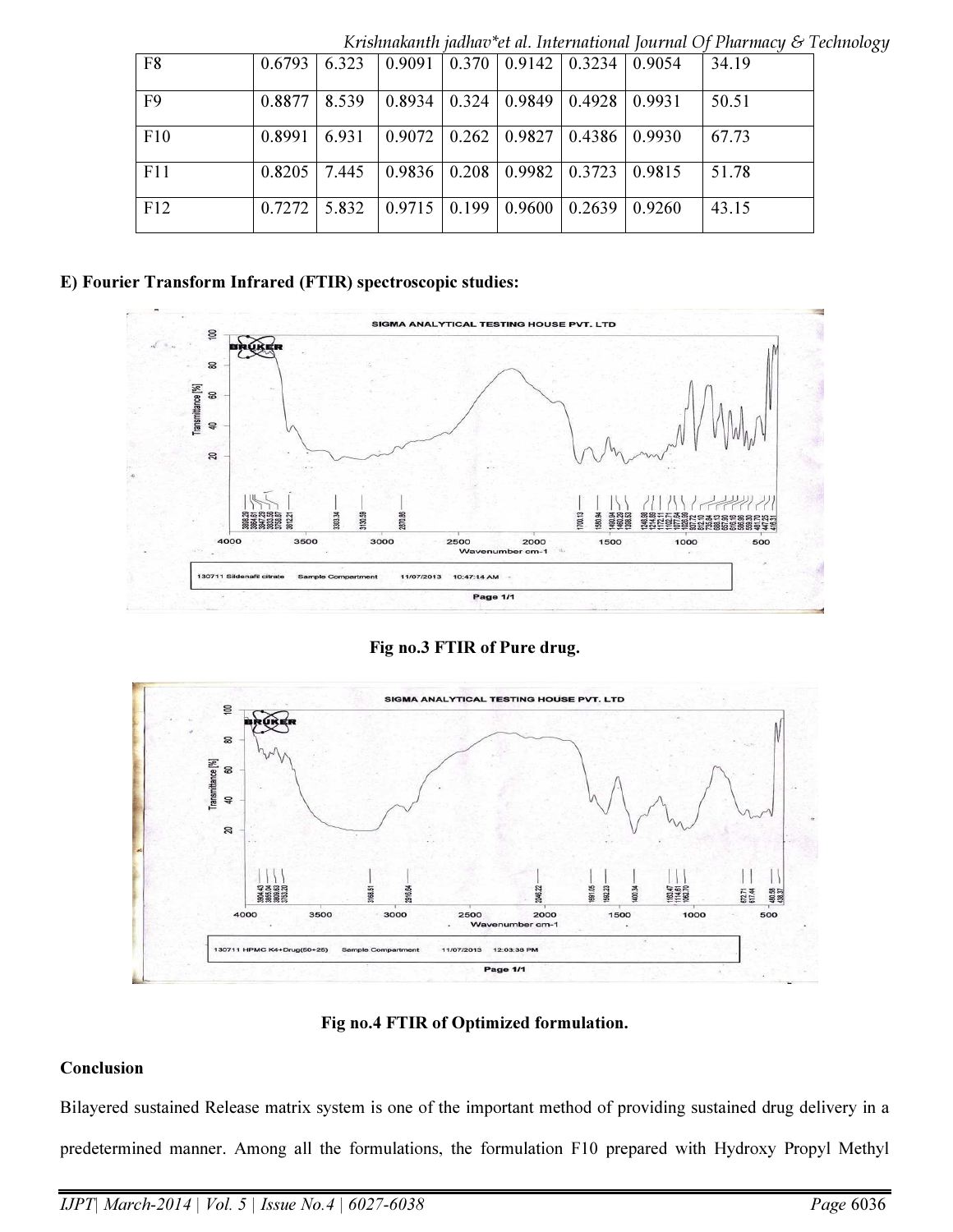Krishnakanth jadhav\*et al. International Journal Of Pharmacy & Technology Cellulose (HPMC K4M) showed the best result based on its highest f2 value (67.73).This dosage form can be considered suitable for further *in vivo* studies which can be extrapolated for a new delivery system.

#### References

- 1. Notari, R., Biopharmaceutics and Clinical Pharmacokinetics, An Introduction, 3rd Ed., Marcel Dekker Inc. New York, 1980, p152- 54.
- 2. Lechman, L., Liberman, H.A., Kanig, J.L., In., The Theory and Practice of Pharmacy,3rd Ed., Varghese Publishing House, Bombay, 1987, p 430-453.
- 3. Formulation and invitro evaluation of matrix tablet containing sildenafil citrate.
- 4. Timmermans J, Moes AJ. Factors controlling the buoyancy and gastric retention capabilitiesof floating matrix capsules: New data for reconsidering the controversy. J. Pharm. Sci. 1994; 83 : 18
- 5. Clarke GM, Newton JM, Short MD. Comparative gastrointestinal transit of pellet systems of varying density. Int. J. Pharm. 1995; 114 : 1-11.
- 6. Higuchi T. Rate of release of medicaments from ointment bases containing drugs in suspension. J Pharma Sci. 1961; 50; 874 – 875.
- 7. Hixson AW. Crowell JH. Dependence of reaction velocity upon surface and agitation. IndEng Chem. 1931 ; 23;  $923 - 931$ .
- 8. Korsemeyer R, Gurny R, Peppas N. Mechanisms of solute release from porous hydrophilic polymers. Int J Pharm. 1983; 15; 25-35.
- 9. Peppas NA. Analysis of Fickian and non-Fickian drug release from polymers. Pharm Acta Helv.1985; 60; 110 111.
- 10. Deshpande et al .Bilayer tablets an emerging trend a review..*IJPSR*, 2011; Vol.2(10): page no:2534-2544.
- 11. KottaKranthi Kumar et al. Design , development and characterization of sustained release of metformin and gliclazidebilayered tablets. *International Journal of Biopharmaceutics.* 2010; vol1(2): Page no:67-71.
- 12. Mahajan*et al*., (2011) was conducted to develop formulation of valsartan using HPMC alone and in combination with ethyl cellulose as the matrix material in different proportion by wet granulation method.
- 13. DoddayyaHiremath evaluated controlled release bilayer tablet of Losartan Potassium, *International journal of pharmaceutical research,* (2010);34-39.